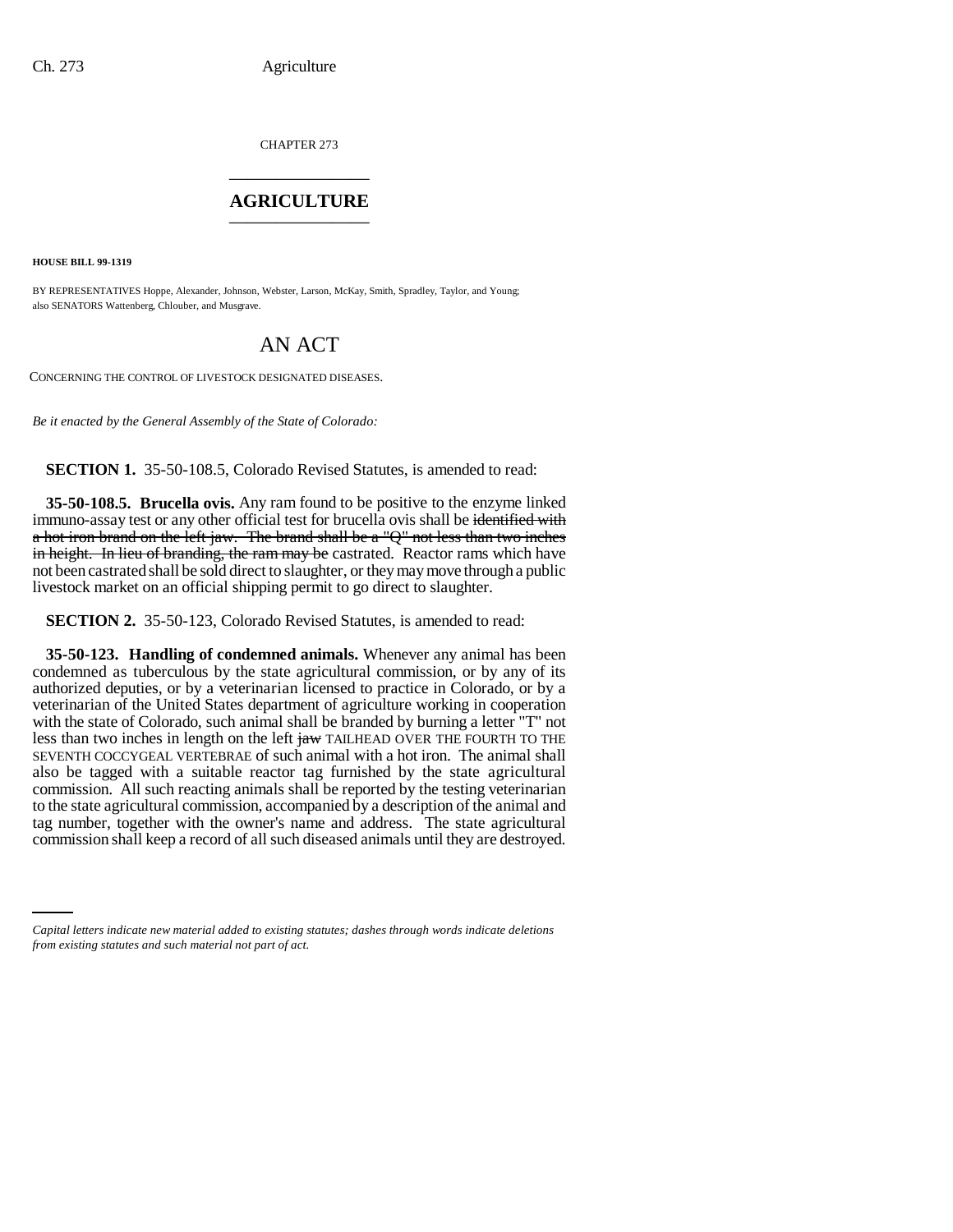**SECTION 3.** 35-50-136 (4), (7), (9), and (10), Colorado Revised Statutes, are amended, and the said 35-50-136 is further amended BY THE ADDITION OF A NEW SUBSECTION, to read:

**35-50-136. Definitions.** As used in sections 35-50-135 to 35-50-151, unless the context otherwise requires:

(3.2) "DESIGNATED DISEASE" MEANS AN INFECTIOUS OR CONTAGIOUS ANIMAL DISEASE THAT IS DESIGNATED BY THE COMMISSION AND HAS BEEN DETERMINED BY THE STATE VETERINARIAN TO BE AN ECONOMIC THREAT TO COLORADO'S LIVESTOCK INDUSTRY OR A RISK TO HUMAN HEALTH.

(4) "Livestock" means any cattle, goats, bison, horses, SHEEP, SWINE, or any other animal which THAT may need to be tested for brucellosis A DESIGNATED DISEASE.

 $(7)$  "Quarantined feedlot" means a quarantined feedlot as defined in the uniform methods and rules.

(9) "Test" or "testing" means or applies to the blood test or any other method approved by the department STATE VETERINARIAN for detecting DESIGNATED DISEASES, INCLUDING brucellosis, in animals.

(10) "Uniform methods and rules" means the standards set forth by the United States department of agriculture on recommendation of the brucellosis committee of the United States animal health association which are applicable to all of the various states for the control and eradication of brucellosis in livestock, in effect July 1, 1981, and as amended from time to time thereafter FOR THE CONTROL OR ERADICATION OF A DESIGNATED DISEASE, INCLUDING BRUCELLOSIS.

**SECTION 4.** 35-50-137, Colorado Revised Statutes, is amended to read:

**35-50-137. Continuation of program - cooperative agreements.** In an effort to control and eradicate LIVESTOCK DESIGNATED DISEASES, INCLUDING brucellosis, in livestock in the state of Colorado, the department is directed to continue a program for such DEVELOP AND IMPLEMENT PROGRAMS TO DIAGNOSE, control, and eradication ERADICATE SUCH DISEASES throughout the state. and to include in such program the vaccination of all heifer calves in accordance with the uniform methods and rules. The department is authorized to enter into cooperative agreements with the appropriate division of the United States department of agriculture in carrying out the A program of brucellosis DISEASE control and eradication according to the uniform methods and rules.

**SECTION 5.** 35-50-139, Colorado Revised Statutes, is amended to read:

**35-50-139. Testing of livestock.** (1) Any owner whose livestock are suspected, after epidemiological investigation, of having A DESIGNATED DISEASE, INCLUDING brucellosis, shall, upon order of the commission through its authorized representative, assemble such livestock and provide the necessary facilities for collection of such samples as may be deemed necessary to conduct tests of such livestock for THE DESIGNATED DISEASE, INCLUDING brucellosis, and shall render such assistance as required.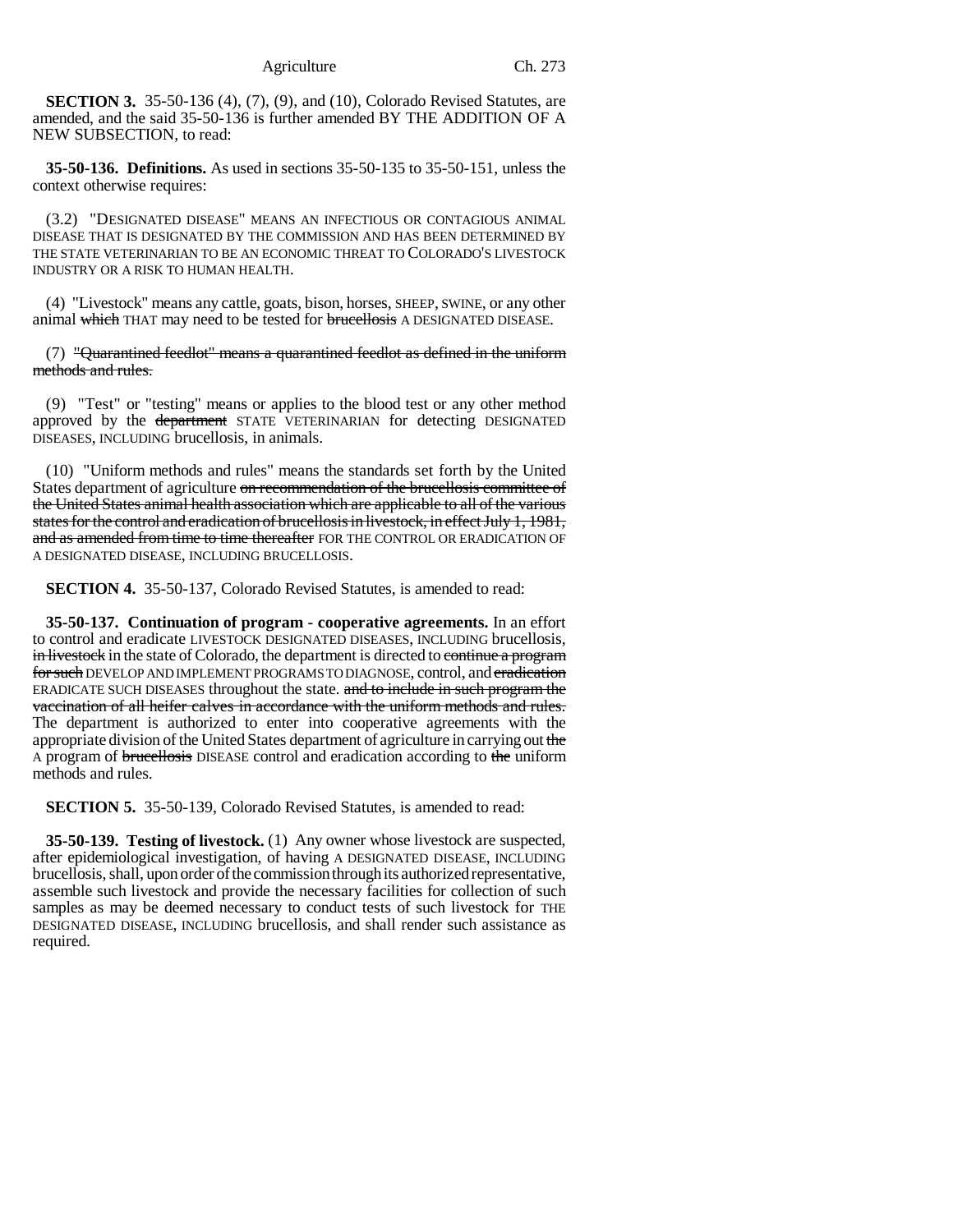### Ch. 273 Agriculture

(2) All blood samples drawn in testing for brucellosis OR ANOTHER DESIGNATED DISEASE shall be forwarded to the state-federal cooperative brucellosis ROCKY MOUNTAIN REGIONAL ANIMAL HEALTH laboratory or any other laboratory approved by the department for testing. Whenever any livestock are tested, the livestock shall be individually identified. Cattle, goats, and bison shall have an official ear tag placed in the right ear unless an official ear tag is already present, in which case the number of such tag shall be recorded; but such identification by tagging shall not be required in the case of registered purebred livestock which THAT are otherwise permanently identified with a LEGIBLE registered individual tattoo or registered individual brand. Swine shall have an official ear tag placed in the right ear unless an official ear tag is already present, in which case the number of such tag shall be recorded. Ear notches or tattoos identifying the swine individually may be used in lieu of such official ear tags. Official ear tags shall not be removed from the ear of such livestock.

**SECTION 6.** 35-50-140, Colorado Revised Statutes, is amended to read:

**35-50-140. Identification and disposal of reactor livestock.** (1) All BRUCELLOSIS reactor cattle and bison shall be permanently identified by hot iron branding with the letter "B", measuring at least two inches by two inches, placed on the left jaw TAILHEAD OVER THE FOURTH TO THE SEVENTH COCCYGEAL VERTEBRAE, and an approved reactor tag must be placed in the left ear. Identification of reactor livestock shall be accomplished within fifteen days after the test date. The time may be extended fifteen days for reasons mutually acceptable to the cooperating state and federal officials in charge. All reactor swine and goats shall be identified by having an approved reactor tag placed in the left ear.

(2) All such BRUCELLOSIS reactor livestock shall be removed from the herd where found, quarantined, and held in isolation until shipment for immediate slaughter under a permit from the state veterinarian or his THE VETERINARIAN'S authorized agent. All such livestock shall be condemned and shipped for immediate slaughter within thirty days of being classified as reactors. The time may be extended for reasons mutually acceptable to the state veterinarian and the cooperating federal official in charge.

(3) All other livestock in a herd in which such BRUCELLOSIS reactor livestock are found shall be placed under quarantine and be retested as required by the uniform methods and rules until qualified for release from quarantine; or the exposed cattle may be branded with the letter "S" on the left jaw TAILHEAD OVER THE FOURTH TO THE SEVENTH COCCYGEAL VERTEBRAE and shall go to immediate slaughter on an official shipping permit. or may be branded with the letter "S" on the left jaw and moved to a quarantined feedlot for finish feeding and then for immediate slaughter.

**SECTION 7.** 35-50-140.5 (1), Colorado Revised Statutes, is amended to read:

**35-50-140.5. Indemnification for sale of exposed livestock - diseased livestock indemnity fund.** (1) The commissioner of agriculture, upon the recommendation of the state veterinarian, may authorize the payment of indemnity to any livestock owner whose herd is voluntarily sold for slaughter because it is exposed to brucellosis or some other infectious or contagious ANOTHER DESIGNATED disease; however, such indemnification, when combined with any other moneys received by the owner for the livestock, shall not exceed ninety percent of the market value for animals of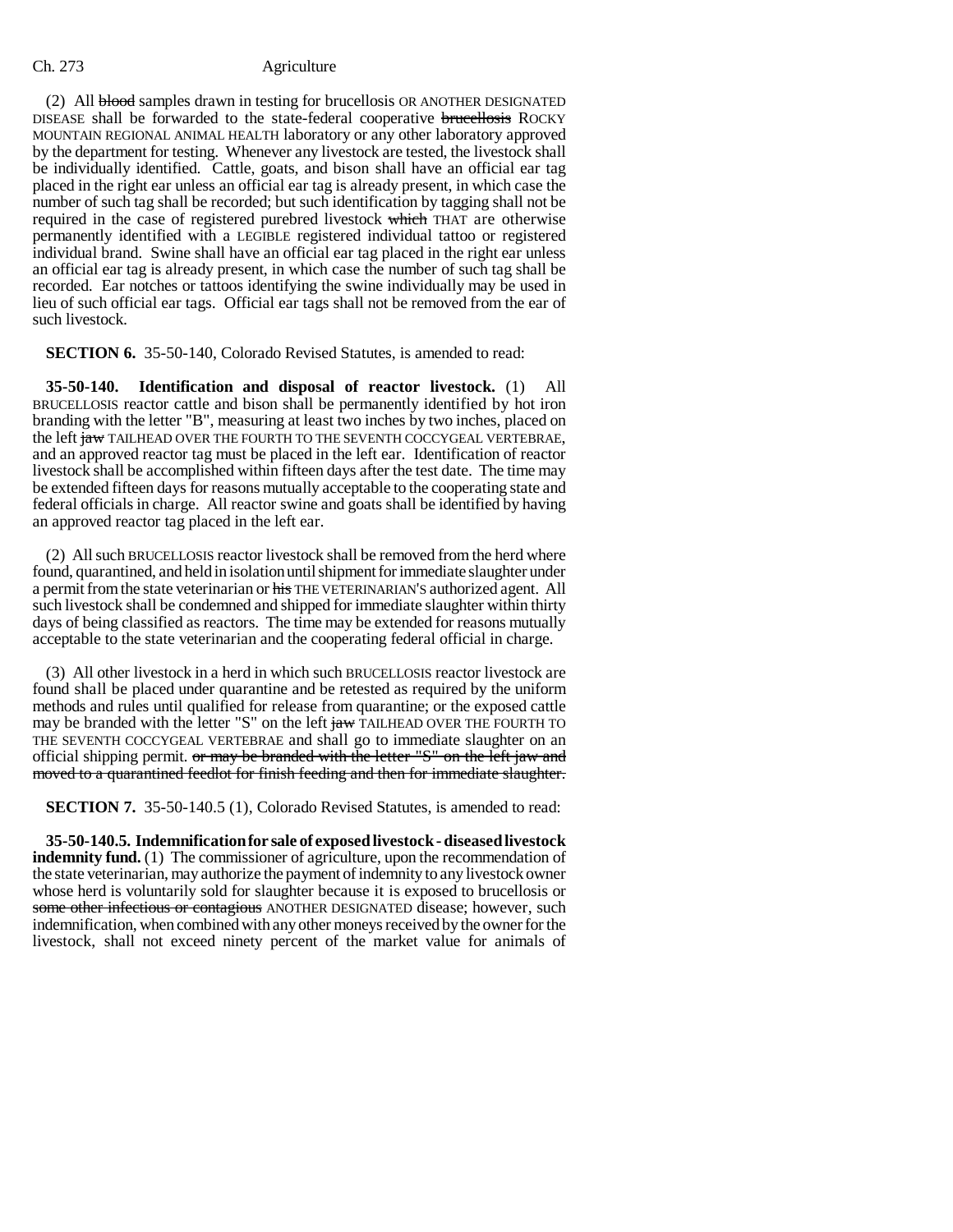Agriculture Ch. 273

comparable grade and of the same or similar type. Notwithstanding said provisions, indemnity shall not be paid for brucellosis reactor animals.

**SECTION 8.** 35-50-144, Colorado Revised Statutes, is amended to read:

**35-50-144. Rules and regulations.** The commission is authorized to issue such orders and to promulgate such rules and regulations as it may deem proper and necessary for the furtherance and enforcement of the brucellosis DESIGNATED DISEASE control and eradication program conducted under the provisions of sections 35-50-135 to 35-50-145.

**SECTION 9.** 35-50-145.1 (1), Colorado Revised Statutes, is amended to read:

**35-50-145.1. Civil penalties.** (1) Any person who violates any provision of this article except section  $35-50-110$ , or any rule adopted pursuant to this article except a rule adopted pursuant to section 35-50-110, is subject to a civil penalty as determined by a court of competent jurisdiction or by the commission or the commission's designee. The penalty shall not exceed one thousand dollars per violation; except that such penalty may be doubled if it is determined, after notice and an opportunity for hearing, that the person has violated the provision or rule on at least one prior occasion occurring after the effective date of this section MARCH 23, 1995.

**SECTION 10.** 35-50-146, Colorado Revised Statutes, is amended to read:

**35-50-146. Vaccine, diagnostic testing, and service fund - expenditures.** The state agricultural commission is authorized to promulgate such rules and regulations as it may deem proper and necessary for the furtherance and enforcement of sections 35-50-135 to 35-50-146, and to establish a fund into which the proceeds from the sale of vaccine and services shall be deposited. The proceeds from this fund are specifically AND CONTINUOUSLY appropriated for purchase of vaccine and such other laboratory incidental expenses, including travel directly incidental to the brucellosis DESIGNATED DISEASE CONTROL AND ERADICATION program, as may be determined by the state agricultural commission.

**SECTION 11.** 35-50-149, Colorado Revised Statutes, is amended to read:

**35-50-149. Technicians to vaccinate.** In order to facilitate the implementation of the purposes of sections 35-50-135 to 35-50-151, the state agricultural commission or any agency of the state engaged in administering the **brucellosis** DESIGNATED DISEASE control AND ERADICATION program shall appoint and supervise, or cause to be appointed and supervised, upon the request of at least fifty-one percent of the cattle owners of any county or area within the county, sufficient lay technicians to do official brucellosis vaccinating in isolated areas or areas remote to regular and reasonable veterinarian services. The service of such lay technicians shall be paid for by the livestock owner. All persons serving as lay technicians by appointment of the commission on July 1, 1981, shall continue serving until terminated for cause by said commission.

**SECTION 12.** 35-50-150, Colorado Revised Statutes, is amended to read: